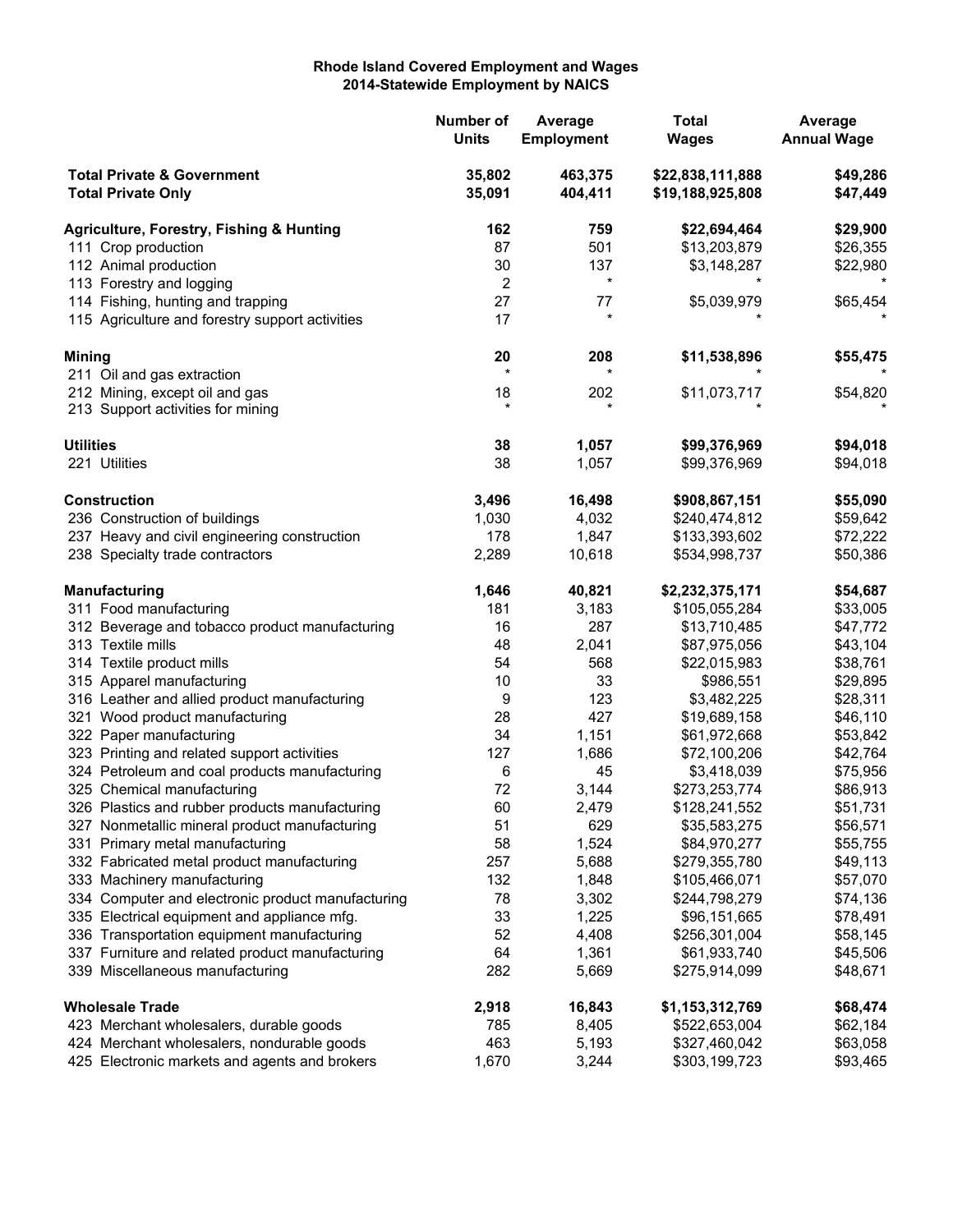## **Rhode Island Covered Employment and Wages 2014-Statewide Employment by NAICS**

|                     |                                                   | Number of<br><b>Units</b> | Average<br><b>Employment</b> | <b>Total</b><br><b>Wages</b> | Average<br><b>Annual Wage</b> |
|---------------------|---------------------------------------------------|---------------------------|------------------------------|------------------------------|-------------------------------|
| <b>Retail Trade</b> |                                                   | 3,832                     | 47,156                       | \$1,346,693,230              | \$28,558                      |
|                     | 441 Motor vehicle and parts dealers               | 409                       | 5,593                        | \$257,085,392                | \$45,966                      |
|                     | 442 Furniture and home furnishings stores         | 181                       | 1,210                        | \$41,179,020                 | \$34,032                      |
|                     | 443 Electronics and appliance stores              | 151                       | 1,022                        | \$45,882,975                 | \$44,895                      |
|                     | 444 Building material and garden supply stores    | 215                       | 3,575                        | \$120,401,609                | \$33,679                      |
|                     | 445 Food and beverage stores                      | 711                       | 11,938                       | \$267,276,009                | \$22,389                      |
|                     | 446 Health and personal care stores               | 410                       | 4,577                        | \$170,497,699                | \$37,251                      |
|                     | 447 Gasoline stations                             | 316                       | 1,808                        | \$40,893,587                 | \$22,618                      |
|                     | 448 Clothing and clothing accessories stores      | 471                       | 4,210                        | \$84,737,253                 | \$20,128                      |
|                     | 451 Sporting goods, hobby, book and music stores  | 171                       | 1,435                        | \$27,572,508                 | \$19,214                      |
|                     | 452 General merchandise stores                    | 161                       | 7,498                        | \$156,461,482                | \$20,867                      |
|                     | 453 Miscellaneous store retailers                 | 400                       | 2,574                        | \$57,686,107                 | \$22,411                      |
|                     | 454 Nonstore retailers                            | 240                       | 1,717                        | \$77,019,589                 | \$44,857                      |
|                     | <b>Transportation &amp; Warehousing</b>           | 703                       | 9,486                        | \$374,106,860                | \$39,438                      |
|                     | 481 Air transportation                            | 20                        | 331                          | \$13,549,395                 | \$40,935                      |
|                     | 482 Rail transportation                           | 1                         | $\star$                      |                              |                               |
|                     | 483 Water transportation                          | 9                         | 181                          | \$8,948,589                  | \$49,440                      |
|                     | 484 Truck transportation                          | 300                       | 2,264                        | \$108,945,057                | \$48,121                      |
|                     | 485 Transit and ground passenger transportation   | 106                       | 2,472                        | \$58,771,362                 | \$23,775                      |
|                     | 486 Pipeline transportation                       | 4                         | $^\star$                     |                              |                               |
|                     | 487 Scenic and sightseeing transportation         | 45                        | 164                          | \$4,344,808                  | \$26,493                      |
|                     | 488 Support activities for transportation         | 125                       | 972                          | \$39,848,458                 | \$40,996                      |
|                     | 491 Postal service                                | 0                         | 0                            | \$0                          | \$0                           |
|                     | 492 Couriers and messengers                       | 63                        | 1,764                        | \$75,847,038                 | \$42,997                      |
|                     | 493 Warehousing and storage                       | 32                        | 1,291                        | \$60,089,686                 | \$46,545                      |
|                     | <b>Information</b>                                | 817                       | 8,850                        | \$604,086,743                | \$68,258                      |
|                     | 511 Publishing industries, except Internet        | 258                       | 1,842                        | \$144,794,179                | \$78,607                      |
|                     | 512 Motion picture and sound recording industries | 145                       | 694                          | \$21,104,704                 | \$30,410                      |
|                     | 515 Broadcasting, except Internet                 | 34                        | 631                          | \$35,472,741                 | \$56,217                      |
|                     | 516 Internet publishing and broadcasting          | 0                         | 0                            | \$0                          | \$0                           |
|                     | 517 Telecommunications                            | 128                       | 2,541                        | \$196,013,400                | \$77,140                      |
|                     | 518 ISPs, search portals, and data processing     | 150                       | 2,552                        | \$187,167,292                | \$73,341                      |
|                     | 519 Other information services                    | 102                       | 590                          | \$19,534,427                 | \$33,109                      |
|                     | <b>Finance &amp; Insurance</b>                    | 1,585                     | 24,140                       | \$2,213,427,097              | \$91,691                      |
|                     | 521 Monetary authorities - central bank           | 0                         | 0                            | \$0                          | \$0                           |
|                     | 522 Credit intermediation and related activities  | 559                       | 9,728                        | \$606,893,254                | \$62,386                      |
|                     | 523 Securities, commodity contracts, investments  | 308                       | 5,118                        | \$894,997,288                | \$174,872                     |
|                     | 524 Insurance carriers and related activities     | 692                       | 9,287                        | \$710,481,526                | \$76,503                      |
|                     | 525 Funds, trusts, and other financial vehicles   | 27                        | 7                            | \$1,055,029                  | \$150,718                     |
|                     | Real Estate, Rental & Leasing                     | 1,057                     | 5,942                        | \$253,859,003                | \$42,723                      |
|                     | 531 Real estate                                   | 848                       | 4,381                        | \$193,071,261                | \$44,070                      |
|                     | 532 Rental and leasing services                   | 196                       | 1,497                        | \$56,515,560                 | \$37,753                      |
|                     | 533 Lessors of nonfinancial intangible assets     | 13                        | 64                           | \$4,272,182                  | \$66,753                      |
|                     | <b>Professional &amp; Technical Services</b>      | 4,585                     | 22,848                       | \$1,614,421,742              | \$70,659                      |
|                     | 541 Professional and technical services           | 4,585                     | 22,848                       | \$1,614,421,742              | \$70,659                      |
|                     | <b>Management of Companies &amp; Enterprise</b>   | 283                       | 12,001                       | \$1,429,894,133              | \$119,148                     |
|                     | 551 Management of companies and enterprises       | 283                       | 12,001                       | \$1,429,894,133              | \$119,148                     |